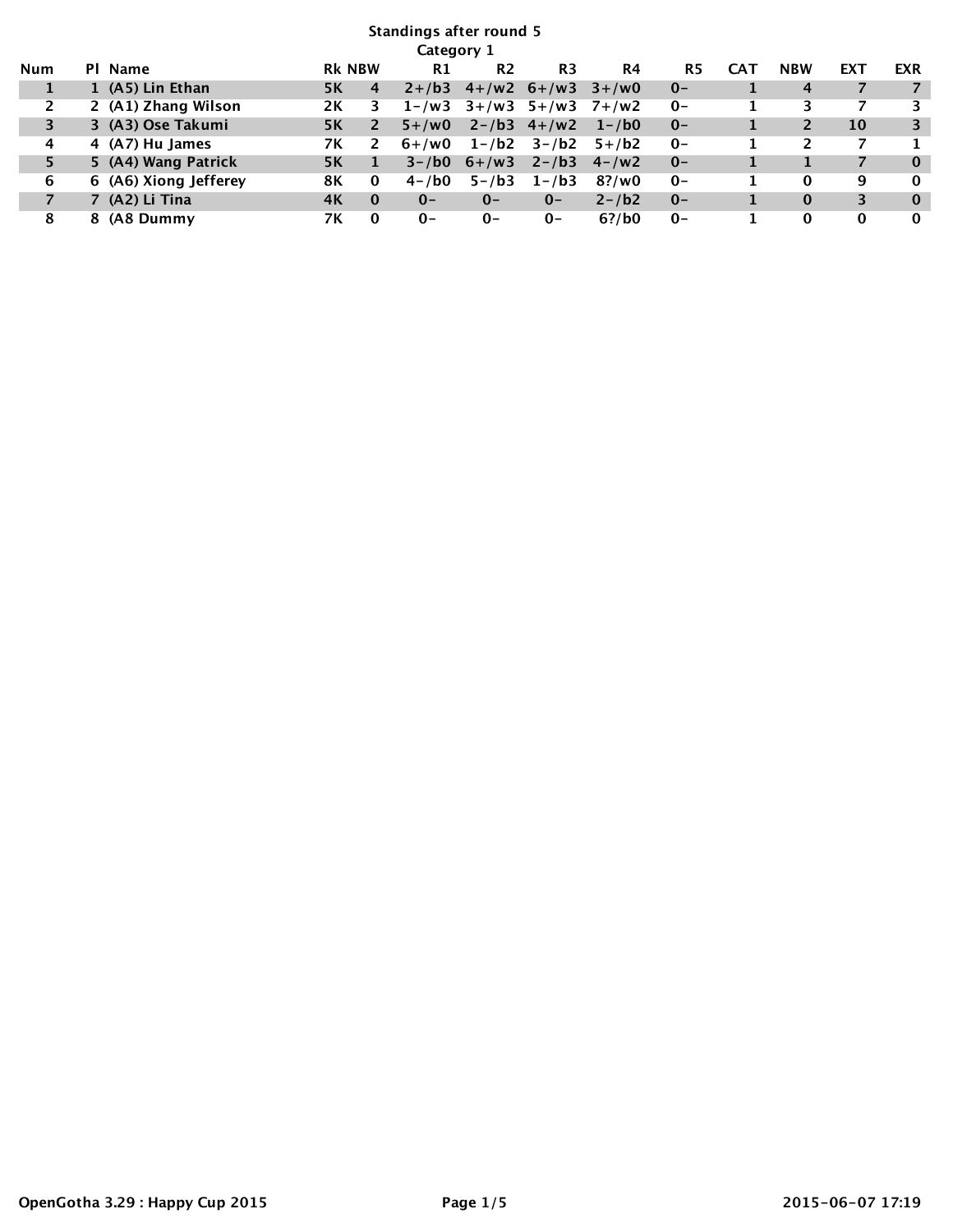## **Standings after round 5 Category 2 Num Pl Name Rk NBW R1 R2 R3 R4 R5 CAT NBW EXT EXR 9 1 (B6) Li Luke 12K 3 13+/w0 12+/b0 10+/b0 11-/w0 14-/w0 2 3 12 8 10 2 (B5) Chen Vincent 12K 3 11+/b0 13-/w0 9-/w0 14+/b0 12+/b0 2 3 12 7 11 3 (B1) Meng Samantha 12K 3 10-/w0 14+/b0 12-/b0 9+/b0 13+/w0 2 3 12 6 12 (B3) Wang Jeremy 12K 3 14+/b0 9-/w0 11+/w0 13+/b0 10-/w0 2 3 12 6 13 5 (B2) Shi Aaron 12K 2 9-/b0 10+/b0 14+/w0 12-/w0 11-/b0 2 2 13 4 14 6 (B4) Hu Eric 12K 1 12-/w0 11-/w0 13-/b0 10-/w0 9+/b0 2 1 14 3**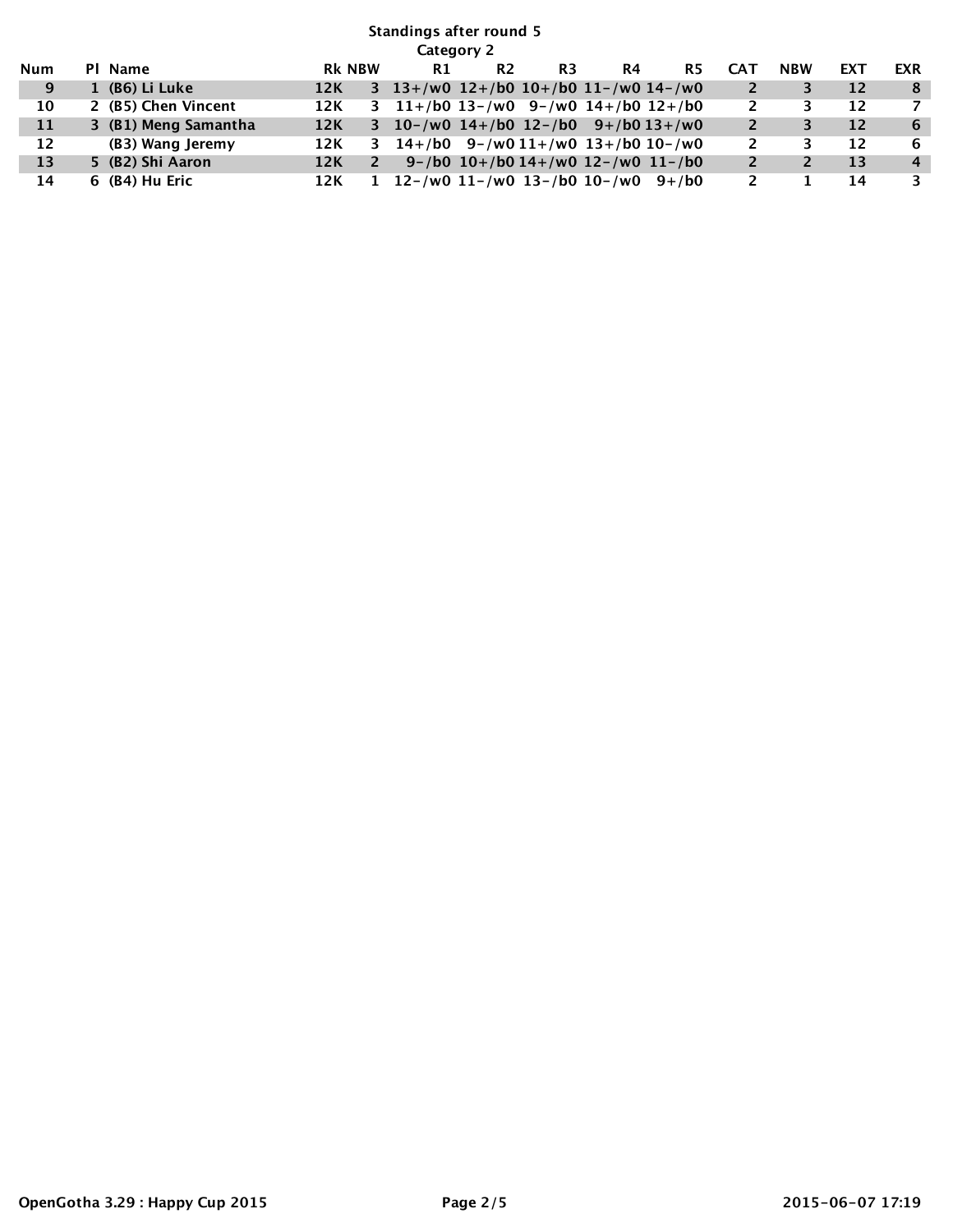## **Standings after round 5 Category 3 Num Pl Name Rk NBW R1 R2 R3 R4 R5 CAT NBW EXT EXR 15 1 (C1) Zhang Jonathan 18K 5 16+/b0 17+/w0 19+/b0 18+/w0 20+/w2 3 5 12 12 16 2 (C5) Xu Christine 18K 3 15-/w0 19+/b0 20+/w0 17+/b0 18-/w1 3 3 14 5 17 3 (C3) Liu Jasmine 18K 3 20+/w0 15-/b0 18+/b0 16-/w0 19+/b0 3 3 12 4 18 4 (C6) Liu Nathan 18K 2 19-/w0 20+/b0 17-/w0 15-/b0 16+/b1 3 2 10 1 19 5 (C2) Feng Ethan 18K 1 18+/b0 16-/w0 15-/w0 20-/b0 17-/w0 3 1 14 2 20 6 (C4) Kan Gabriel 18K 1 17-/b0 18-/w0 16-/b0 19+/w0 15-/b2 3 1 9 1**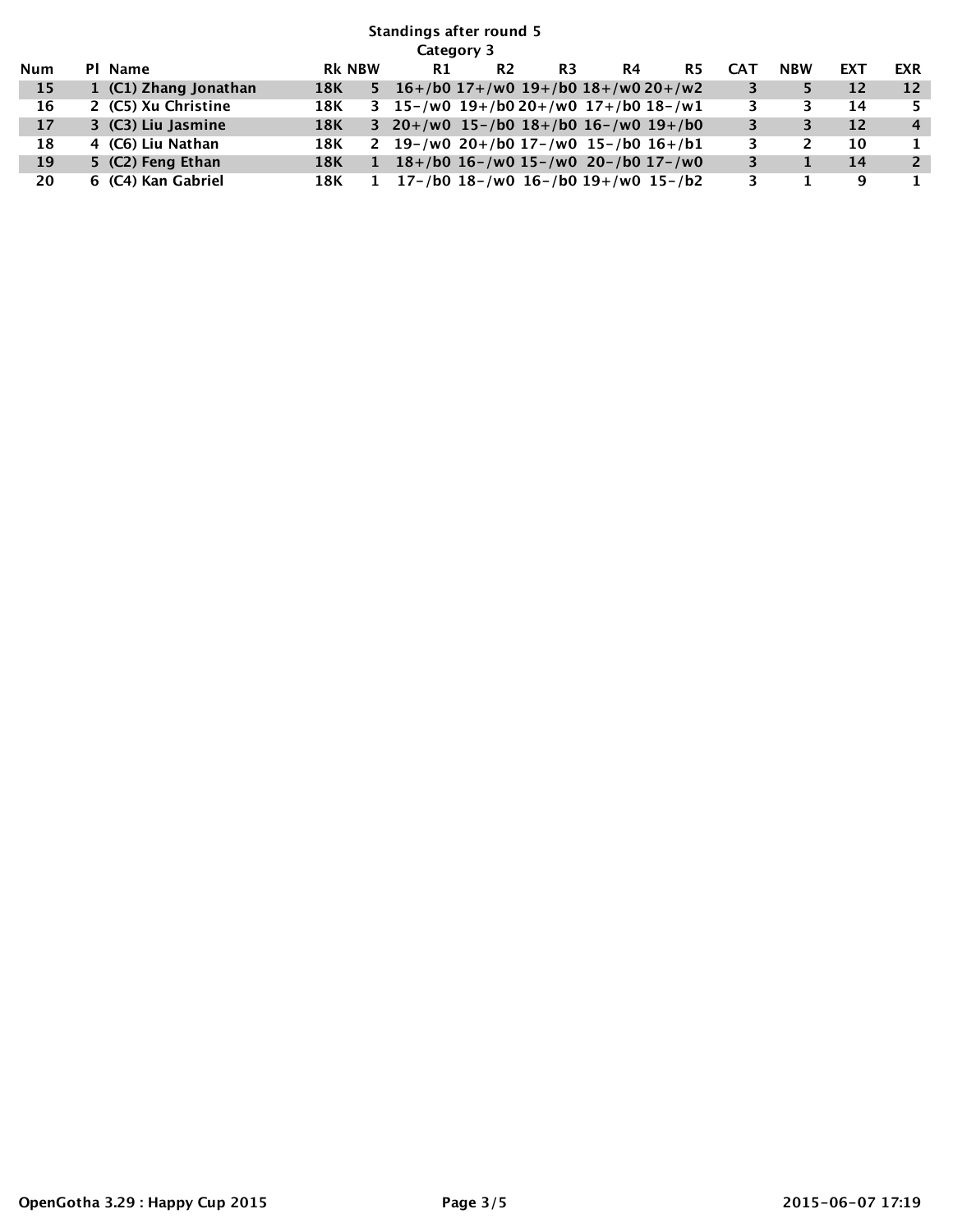## **Standings after round 5 Category 4**

|            | сиссиот т |                     |     |               |                                                    |                |    |                                        |           |            |            |     |            |
|------------|-----------|---------------------|-----|---------------|----------------------------------------------------|----------------|----|----------------------------------------|-----------|------------|------------|-----|------------|
| <b>Num</b> |           | PI Name             |     | <b>RK NBW</b> | R1                                                 | R <sub>2</sub> | R3 | R4                                     | <b>R5</b> | <b>CAT</b> | <b>NBW</b> | EXT | <b>EXR</b> |
| 21         |           | 1 (D8) Jiang Heidi  | 25K | 5.            | $25+/b0$ 24+/b0 22+/w0 23+/b0 26+/w0               |                |    |                                        |           | 4          |            | 14  | 14         |
| 22         |           | 2 (D6) Lin Darren   | 25K |               | 4 $23+/w0$ $26+/b0$ $21-/b0$ $24+/w0$ $25+/w0$     |                |    |                                        |           | 4          | 4          | 15  | 10         |
| 23         |           | 3 (D1) Chou Chancie | 25K |               | 3 22-/b0 27+/w0 26+/b0 21-/w0 28+/w0               |                |    |                                        |           | 4          |            | 12  |            |
| 24         |           | (D2) Tsai Alexander | 25K | 3             | $28+/b0$ 21-/w0 25+/w0 22-/b0 27+/w0               |                |    |                                        |           | 4          |            | 12  | 3          |
| 25         |           | 5 (D3) Fang Aidan   | 25K |               | 2 21 - /w0 28 + /b0 24 - /b0 27 + /w0 22 - /b0     |                |    |                                        |           | 4          |            | 13  |            |
| 26         |           | (D4) Lee Nicholas   | 25K |               | 2 $27+160$ 22- $100$ 23- $100$ 28+ $100$ 21- $100$ |                |    |                                        |           | 4          |            | 13  |            |
| 27         |           | (D5) Lee Brian      | 25K | 1             |                                                    |                |    | $26 - /w0$ 23-/b0 28+/w0 25-/b0 24-/b0 |           | 4          |            | 10  | $\bf{0}$   |
| 28         |           | 8 (D7) Chang Ethan  | 25K |               | 0 24 - /w0 25 - /w0 27 - /b0 26 - /b0 23 - /b0     |                |    |                                        |           | 4          | 0          | 11  | $\Omega$   |